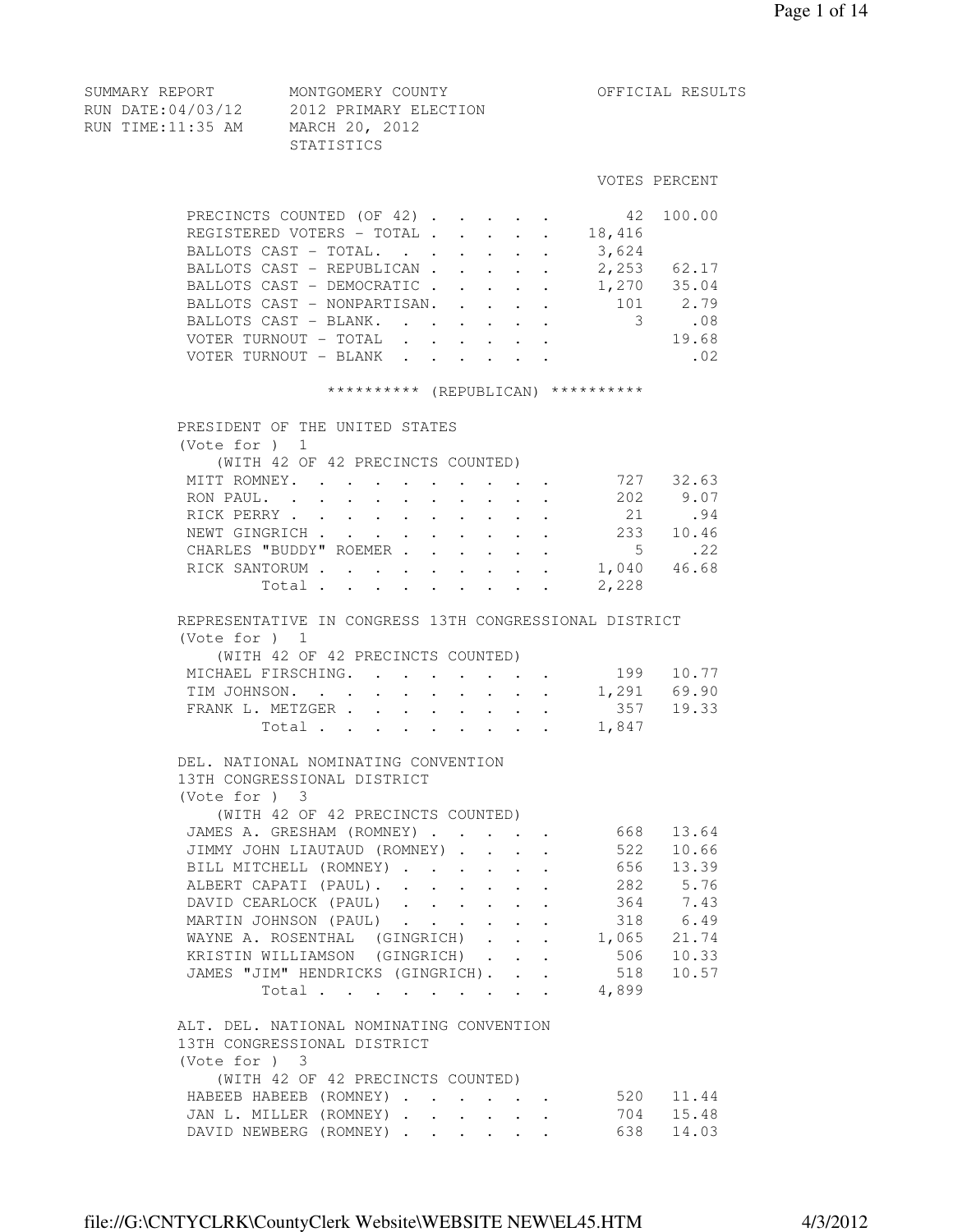ANTHONY ALTIG (PAUL). . . . . . . 309 6.80 ROGER BEANLAND (PAUL) . . . . . . 319 7.02<br>KACEY NELSON (PAUL) . . . . . . . 351 7.72 KACEY NELSON (PAUL) . . . . . . . 351 7.72 THOMAS L. GOODING (GINGRICH) . . . . 689 15.15 THOMAS STOECKER (GINGRICH). . . . . 524 11.52 MICHAEL ALLWAY (GINGRICH) . . . . . 493 10.84 Total . . . . . . . . . 4,547 STATE SENATOR 48TH DISTRICT (Vote for ) 1 (WITH 42 OF 42 PRECINCTS COUNTED) MIKE MCELROY . . . . . . . . . . 1,830 100.00<br>Total . . . . . . . . . 1,830 Total . . . . . . . . . REPRESENTATIVE IN THE GENERAL ASSEMBLY 95TH REPRESENTATIVE DISTRICT (Vote for ) 1 (WITH 42 OF 42 PRECINCTS COUNTED) WAYNE ARTHUR ROSENTHAL . . . . . . 1,995 100.00 Total . . . . . . . . . 1,995 REGIONAL SUPERINTENDENT OF SCHOOLS CHRISTIAN AND MONTGOMERY COUNTIES (Vote for ) 1 (WITH 42 OF 42 PRECINCTS COUNTED) MARCHELLE KASSEBAUM . . . . . . . 1,731 100.00 Total . . . . . . . . . 1,731 REGIONAL SUPERINTENDENT OF SCHOOLS BOND, EFFINGHAM AND FAYETTE COUNTIES (Vote for ) 1 (WITH 5 OF 5 PRECINCTS COUNTED) NO CANDIDATE FILED . . . . . . . 0 CIRCUIT CLERK (Vote for ) 1 (WITH 42 OF 42 PRECINCTS COUNTED) HOLLY LEMONS . . . . . . . . . 1,965 100.00<br>Total . . . . . . . . . 1,965 Total . . . . . . . . . STATE'S ATTORNEY (Vote for ) 1 (WITH 42 OF 42 PRECINCTS COUNTED) NO CANDIDATE FILED . . . . . . 0 CORONER (Vote for ) 1 (WITH 42 OF 42 PRECINCTS COUNTED) TOBIN GUNN . . . . . . . . . . . 1,686 100.00 Total . . . . . . . . . 1,686 COUNTY BOARD MEMBER DIST 1 (Vote for ) 3 (WITH 7 OF 7 PRECINCTS COUNTED) CONNIE TAYLOR BECK . . . . . . . 252 50.40 MEGAN BEELER . . . . . . . . . 248 49.60 Total . . . . . . . . . 500 COUNTY BOARD MEMBER DIST 2 (Vote for ) 3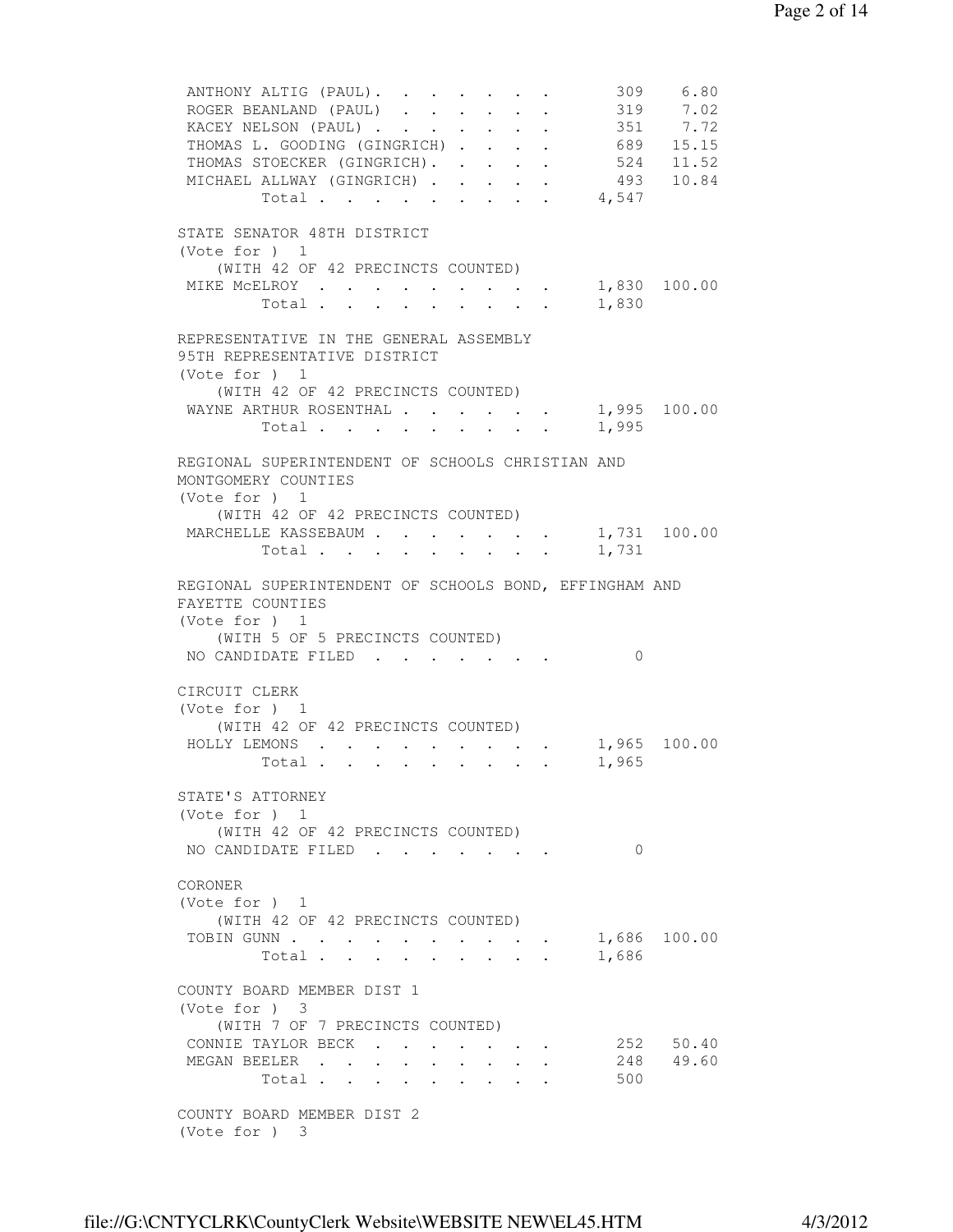| (WITH 8 OF 8 PRECINCTS COUNTED)               |            |                      |                                                                                       |        |                                                                          |              |                        |
|-----------------------------------------------|------------|----------------------|---------------------------------------------------------------------------------------|--------|--------------------------------------------------------------------------|--------------|------------------------|
| CHARLES E. GRADEN.                            |            |                      |                                                                                       |        |                                                                          |              | 248 33.33              |
| JOSEPH V. GASPARICH                           |            |                      |                                                                                       |        |                                                                          |              | 256 34.41              |
| GENE MILES 240 32.26                          |            |                      |                                                                                       |        |                                                                          |              |                        |
| Total 744                                     |            |                      |                                                                                       |        |                                                                          |              |                        |
|                                               |            |                      |                                                                                       |        |                                                                          |              |                        |
| COUNTY BOARD MEMBER DIST 3<br>(Vote for ) 3   |            |                      |                                                                                       |        |                                                                          |              |                        |
| (WITH 8 OF 8 PRECINCTS COUNTED)               |            |                      |                                                                                       |        |                                                                          |              |                        |
| JAY L. MARTIN                                 |            |                      |                                                                                       |        |                                                                          |              | 239 100.00             |
| Total.                                        |            |                      |                                                                                       |        | $\sim$ $\sim$                                                            | 239          |                        |
|                                               |            |                      |                                                                                       |        |                                                                          |              |                        |
| COUNTY BOARD MEMBER DIST 4                    |            |                      |                                                                                       |        |                                                                          |              |                        |
| (Vote for ) 3                                 |            |                      |                                                                                       |        |                                                                          |              |                        |
| (WITH 7 OF 7 PRECINCTS COUNTED)               |            |                      |                                                                                       |        |                                                                          |              |                        |
| EARLENE BLACKBURN-ROBINSON. 246 100.00        |            |                      |                                                                                       |        |                                                                          |              |                        |
| Total                                         |            |                      |                                                                                       |        |                                                                          | 246          |                        |
|                                               |            |                      |                                                                                       |        |                                                                          |              |                        |
| COUNTY BOARD MEMBER DIST 5                    |            |                      |                                                                                       |        |                                                                          |              |                        |
| (Note for ) 3                                 |            |                      |                                                                                       |        |                                                                          |              |                        |
| (WITH 5 OF 5 PRECINCTS COUNTED)               |            |                      |                                                                                       |        |                                                                          |              |                        |
| GLENN SAVAGE 169 100.00                       |            |                      |                                                                                       |        |                                                                          |              |                        |
|                                               |            |                      |                                                                                       |        |                                                                          | 169          |                        |
|                                               |            |                      |                                                                                       |        |                                                                          |              |                        |
| COUNTY BOARD MEMBER DIST 6                    |            |                      |                                                                                       |        |                                                                          |              |                        |
| (Note for ) 3                                 |            |                      |                                                                                       |        |                                                                          |              |                        |
| (WITH 6 OF 6 PRECINCTS COUNTED)               |            |                      |                                                                                       |        |                                                                          |              | 290 60.29              |
| ROY L. HERTEL                                 |            |                      | $\mathcal{A}=\mathcal{A}=\mathcal{A}=\mathcal{A}=\mathcal{A}=\mathcal{A}=\mathcal{A}$ |        |                                                                          |              | 191 39.71              |
| SCOTT MERANO                                  |            |                      |                                                                                       |        | $\sim$                                                                   | 481          |                        |
| Total                                         |            |                      |                                                                                       |        |                                                                          |              |                        |
| COUNTY BOARD MEMBER DIST 7                    |            |                      |                                                                                       |        |                                                                          |              |                        |
| (Vote for ) 3                                 |            |                      |                                                                                       |        |                                                                          |              |                        |
| (WITH 5 OF 5 PRECINCTS COUNTED)               |            |                      |                                                                                       |        |                                                                          |              |                        |
| MARY BATHURST                                 |            |                      | $\cdot$ $\cdot$ $\cdot$ $\cdot$ $\cdot$ $\cdot$                                       |        |                                                                          |              |                        |
| NICOLE "NIKKI" BISHOP<br>$\ddot{\phantom{0}}$ | $\sim$     | $\ddot{\phantom{0}}$ | $\ddot{\phantom{0}}$                                                                  | $\sim$ |                                                                          |              | 215 28.44<br>261 34.52 |
| ROBERT "BOB" SNEED                            |            | $\sim$               | $\sim$ $-$                                                                            |        | $\cdot$ $\cdot$                                                          |              | 280 37.04              |
| Total                                         |            |                      |                                                                                       |        |                                                                          | 756          |                        |
|                                               |            |                      |                                                                                       |        |                                                                          |              |                        |
| JUDGE OF THE APPELLATE COURT 5TH              |            |                      |                                                                                       |        |                                                                          |              |                        |
| JUDICIAL DISTRICT (DONOVAN VACANCY)           |            |                      |                                                                                       |        |                                                                          |              |                        |
| (Vote for $)$ 1                               |            |                      |                                                                                       |        |                                                                          |              |                        |
| (WITH 42 OF 42 PRECINCTS COUNTED)             |            |                      |                                                                                       |        |                                                                          |              |                        |
| STEPHEN MCGLYNN                               |            |                      |                                                                                       |        |                                                                          | 1,610 100.00 |                        |
| Total                                         | $\sim$ $-$ |                      |                                                                                       |        | $\mathbf{r} = \mathbf{r} + \mathbf{r}$ , where $\mathbf{r} = \mathbf{r}$ | 1,610        |                        |
|                                               |            |                      |                                                                                       |        |                                                                          |              |                        |
| PRECINCT COMMITTEEMAN AUDUBON                 |            |                      |                                                                                       |        |                                                                          |              |                        |
| (Vote for $)$ 1                               |            |                      |                                                                                       |        |                                                                          |              |                        |
| (WITH 1 OF 1 PRECINCTS COUNTED)               |            |                      |                                                                                       |        |                                                                          |              |                        |
| NO CANDIDATE FILED                            |            |                      |                                                                                       |        |                                                                          | $\Omega$     |                        |
| PRECINCT COMMITTEEMAN BOIS D'ARC              |            |                      |                                                                                       |        |                                                                          |              |                        |
|                                               |            |                      |                                                                                       |        |                                                                          |              |                        |
| (Vote for $)$ 1                               |            |                      |                                                                                       |        |                                                                          |              |                        |
| (WITH 1 OF 1 PRECINCTS COUNTED)<br>JIM ALLEN  |            |                      |                                                                                       |        |                                                                          |              | 83 100.00              |
| Total                                         |            |                      |                                                                                       |        |                                                                          | 83           |                        |
|                                               |            |                      |                                                                                       |        |                                                                          |              |                        |
| PRECINCT COMMITTEEMAN BUTLER GROVE            |            |                      |                                                                                       |        |                                                                          |              |                        |
| (Vote for $)$ 1                               |            |                      |                                                                                       |        |                                                                          |              |                        |
| (WITH 1 OF 1 PRECINCTS COUNTED)               |            |                      |                                                                                       |        |                                                                          |              |                        |
|                                               |            |                      |                                                                                       |        |                                                                          |              |                        |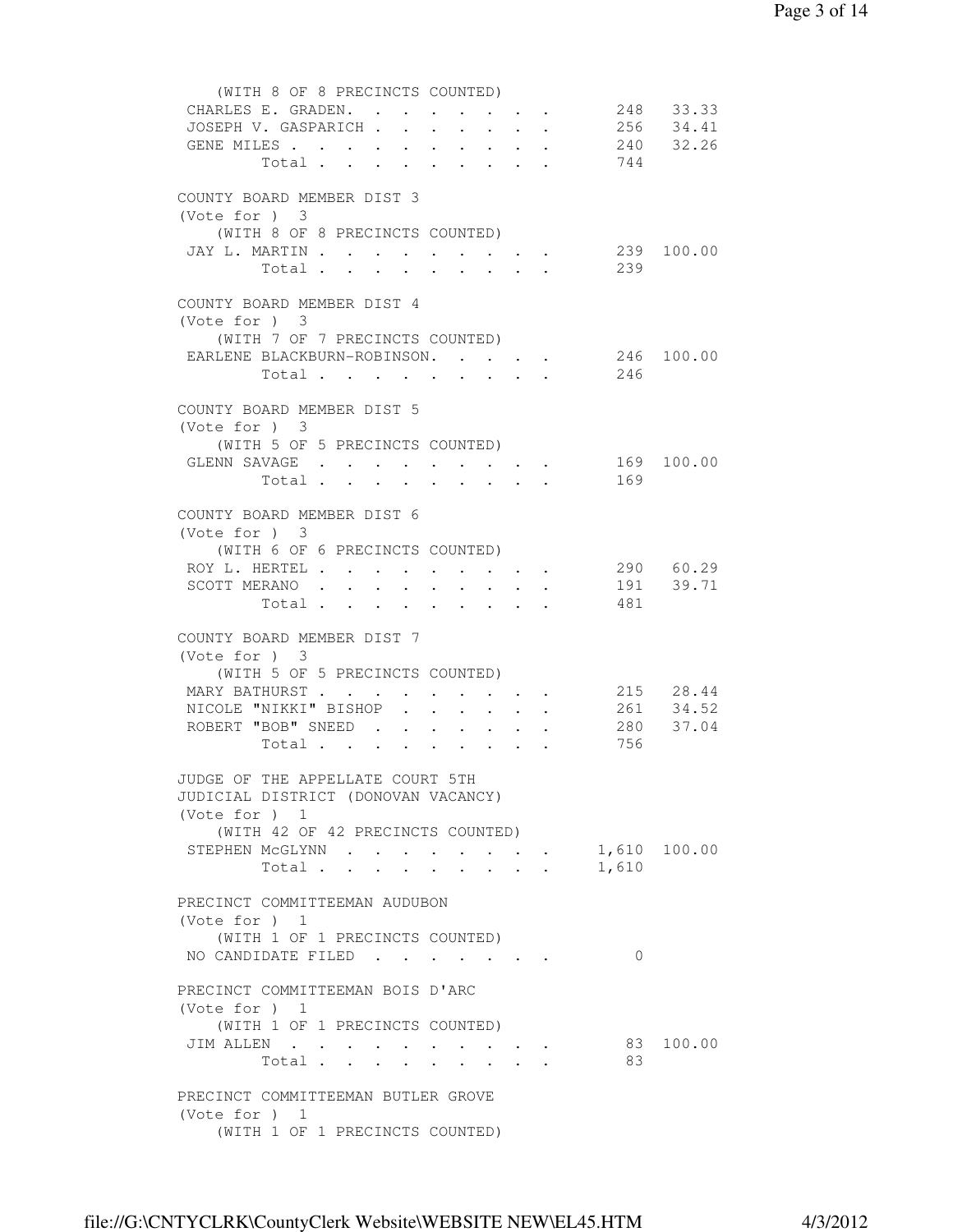| MARY C. FUCHS<br>100.00<br>61<br>61<br>Total                                                                                                                                                                                                                                                               |
|------------------------------------------------------------------------------------------------------------------------------------------------------------------------------------------------------------------------------------------------------------------------------------------------------------|
| PRECINCT COMMITTEEMAN EAST FORK 1<br>(Vote for ) 1                                                                                                                                                                                                                                                         |
| (WITH 1 OF 1 PRECINCTS COUNTED)                                                                                                                                                                                                                                                                            |
| JIMMY RICKE.<br>74 100.00<br>the contract of the contract of the contract of the contract of the contract of the contract of the contract of                                                                                                                                                               |
| 74<br>Total<br>$\cdot$ $\cdot$ $\cdot$ $\cdot$                                                                                                                                                                                                                                                             |
| PRECINCT COMMITTEEMAN EAST FORK 2                                                                                                                                                                                                                                                                          |
| (Vote for ) 1                                                                                                                                                                                                                                                                                              |
| (WITH 1 OF 1 PRECINCTS COUNTED)                                                                                                                                                                                                                                                                            |
| NO CANDIDATE FILED<br>$\Omega$                                                                                                                                                                                                                                                                             |
| PRECINCT COMMITTEEMAN EAST FORK 3                                                                                                                                                                                                                                                                          |
| (Vote for $)$ 1                                                                                                                                                                                                                                                                                            |
| (WITH 1 OF 1 PRECINCTS COUNTED)                                                                                                                                                                                                                                                                            |
| NO CANDIDATE FILED<br>0                                                                                                                                                                                                                                                                                    |
|                                                                                                                                                                                                                                                                                                            |
| PRECINCT COMMITTEEMAN EAST FORK 4                                                                                                                                                                                                                                                                          |
| (Vote for $)$ 1<br>(WITH 1 OF 1 PRECINCTS COUNTED)                                                                                                                                                                                                                                                         |
| NO CANDIDATE FILED<br>$\mathbf 0$                                                                                                                                                                                                                                                                          |
| 3<br>100.00<br>WRITE-IN.                                                                                                                                                                                                                                                                                   |
| 3<br>Total                                                                                                                                                                                                                                                                                                 |
| PRECINCT COMMITTEEMAN FILLMORE                                                                                                                                                                                                                                                                             |
| (Vote for $)$ 1                                                                                                                                                                                                                                                                                            |
| (WITH 1 OF 1 PRECINCTS COUNTED)                                                                                                                                                                                                                                                                            |
| NO CANDIDATE FILED<br>$\mathbf{0}$                                                                                                                                                                                                                                                                         |
|                                                                                                                                                                                                                                                                                                            |
| PRECINCT COMMITTEEMAN GRISHAM 1<br>(Vote for $)$ 1                                                                                                                                                                                                                                                         |
| (WITH 1 OF 1 PRECINCTS COUNTED)                                                                                                                                                                                                                                                                            |
| 26 100.00<br>DOUGLAS W. MARTIN.                                                                                                                                                                                                                                                                            |
| 26<br>Total<br>$\mathbf{r} = \mathbf{r} + \mathbf{r} + \mathbf{r}$ .<br>$\bullet$ . In the case of the contract of the contract of the contract of the contract of the contract of the contract of the contract of the contract of the contract of the contract of the contract of the contract of the con |
| PRECINCT COMMITTEEMAN GRISHAM 2                                                                                                                                                                                                                                                                            |
| (Vote for $)$ 1                                                                                                                                                                                                                                                                                            |
| (WITH 1 OF 1 PRECINCTS COUNTED)                                                                                                                                                                                                                                                                            |
| 100.00<br>RICHARD D. REINCKE<br>14                                                                                                                                                                                                                                                                         |
| 14<br>Total                                                                                                                                                                                                                                                                                                |
| PRECINCT COMMITTEEMAN HARVEL                                                                                                                                                                                                                                                                               |
| (Vote for $)$ 1                                                                                                                                                                                                                                                                                            |
| (WITH 1 OF 1 PRECINCTS COUNTED)                                                                                                                                                                                                                                                                            |
| BONNIE BLOOME<br>14 100.00                                                                                                                                                                                                                                                                                 |
| Total<br>14                                                                                                                                                                                                                                                                                                |
| PRECINCT COMMITTEEMAN HILLSBORO 1                                                                                                                                                                                                                                                                          |
| (Vote for ) 1                                                                                                                                                                                                                                                                                              |
| (WITH 1 OF 1 PRECINCTS COUNTED)                                                                                                                                                                                                                                                                            |
| TERRY L. RICHMOND.<br>40 100.00                                                                                                                                                                                                                                                                            |
| Total<br>40<br>$\sim$<br>$\sim$<br>$\ddot{\phantom{a}}$                                                                                                                                                                                                                                                    |
| PRECINCT COMMITTEEMAN HILLSBORO 2                                                                                                                                                                                                                                                                          |
| (Vote for $)$ 1                                                                                                                                                                                                                                                                                            |
| (WITH 1 OF 1 PRECINCTS COUNTED)                                                                                                                                                                                                                                                                            |
| DARYL HODGES<br>46<br>100.00                                                                                                                                                                                                                                                                               |
| 46<br>Total                                                                                                                                                                                                                                                                                                |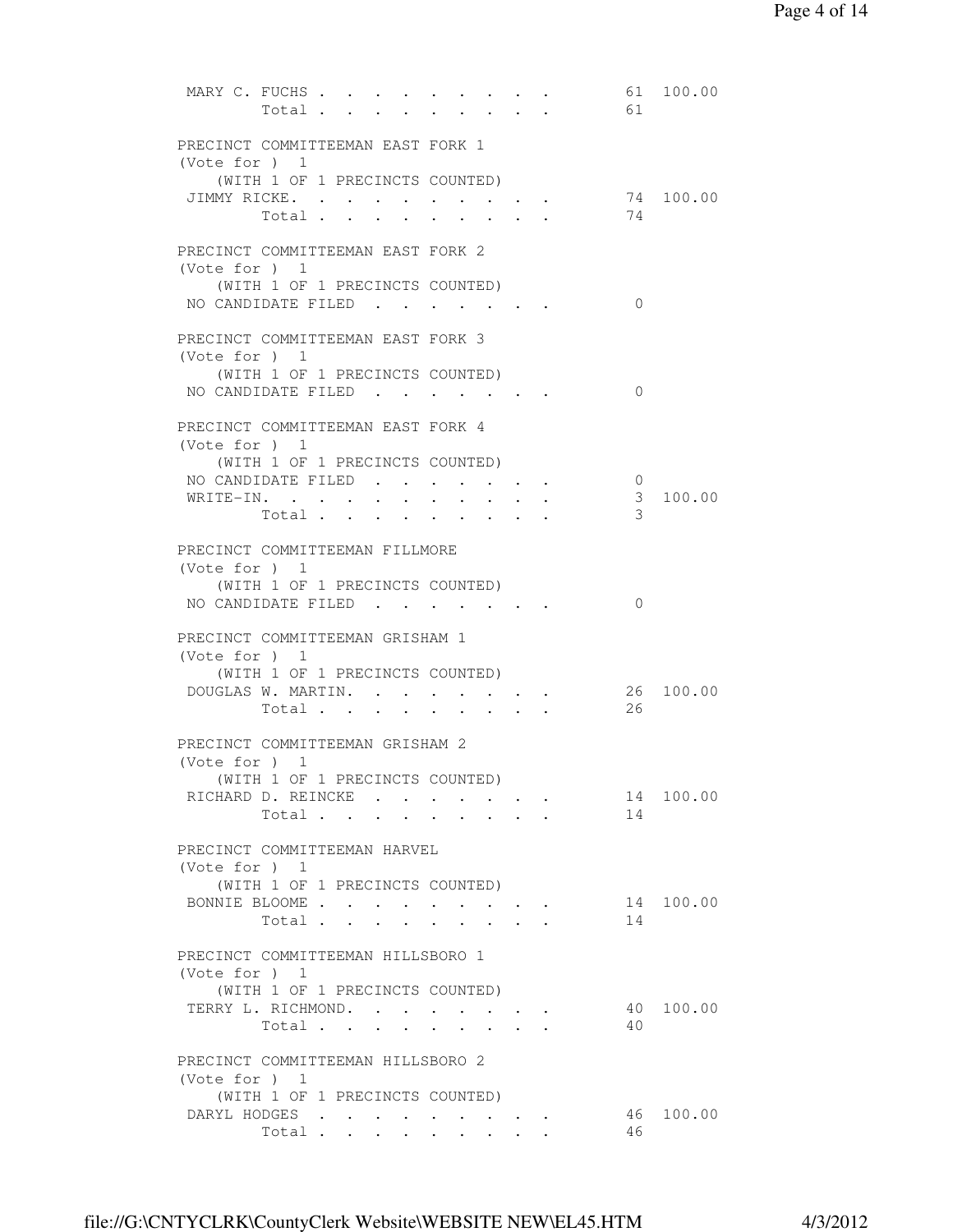```
 PRECINCT COMMITTEEMAN HILLSBORO 3 
 (Vote for ) 1 
    (WITH 1 OF 1 PRECINCTS COUNTED) 
 L.R. "DICK" JAMES. . . . . . . . 105 100.00
       Total . . . . . . . . . 105
 PRECINCT COMMITTEEMAN HILLSBORO 4 
 (Vote for ) 1 
    (WITH 1 OF 1 PRECINCTS COUNTED) 
NO CANDIDATE FILED . . . . . . . 0
 PRECINCT COMMITTEEMAN HILLSBORO 5 
 (Vote for ) 1 
    (WITH 1 OF 1 PRECINCTS COUNTED) 
 ROY L. HERTEL . . . . . . . . . 87 100.00
       Total . . . . . . . . 87
 PRECINCT COMMITTEEMAN HILLSBORO 6 
 (Vote for ) 1 
    (WITH 1 OF 1 PRECINCTS COUNTED) 
 DEAN LESSMAN . . . . . . . . . . 41 100.00
      Total . . . . . . . . . 41
 PRECINCT COMMITTEEMAN IRVING 
 (Vote for ) 1 
    (WITH 1 OF 1 PRECINCTS COUNTED) 
NO CANDIDATE FILED . . . . . . . 0
 PRECINCT COMMITTEEMAN NOKOMIS 1 
 (Vote for ) 1 
    (WITH 1 OF 1 PRECINCTS COUNTED) 
NO CANDIDATE FILED . . . . . . . 0
 WRITE-IN. . . . . . . . . . . 10 100.00
       Total . . . . . . . . . 10
 PRECINCT COMMITTEEMAN NOKOMIS 2 
 (Vote for ) 1 
    (WITH 1 OF 1 PRECINCTS COUNTED) 
NO CANDIDATE FILED . . . . . . . 0
 PRECINCT COMMITTEEMAN NOKOMIS 3 
 (Vote for ) 1 
    (WITH 1 OF 1 PRECINCTS COUNTED) 
LANCE L. LEHNEN . . . . . . . . 37 100.00
       Total . . . . . . . . . 37
 PRECINCT COMMITTEEMAN NOKOMIS 4 
 (Vote for ) 1 
   (WITH 1 OF 1 PRECINCTS COUNTED) 
NO CANDIDATE FILED . . . . . . . 0
 PRECINCT COMMITTEEMAN NOKOMIS 5 
 (Vote for ) 1 
    (WITH 1 OF 1 PRECINCTS COUNTED) 
NO CANDIDATE FILED . . . . . . . 0
 PRECINCT COMMITTEEMAN NORTH LITCHFIELD 1 
 (Vote for ) 1 
    (WITH 1 OF 1 PRECINCTS COUNTED)
```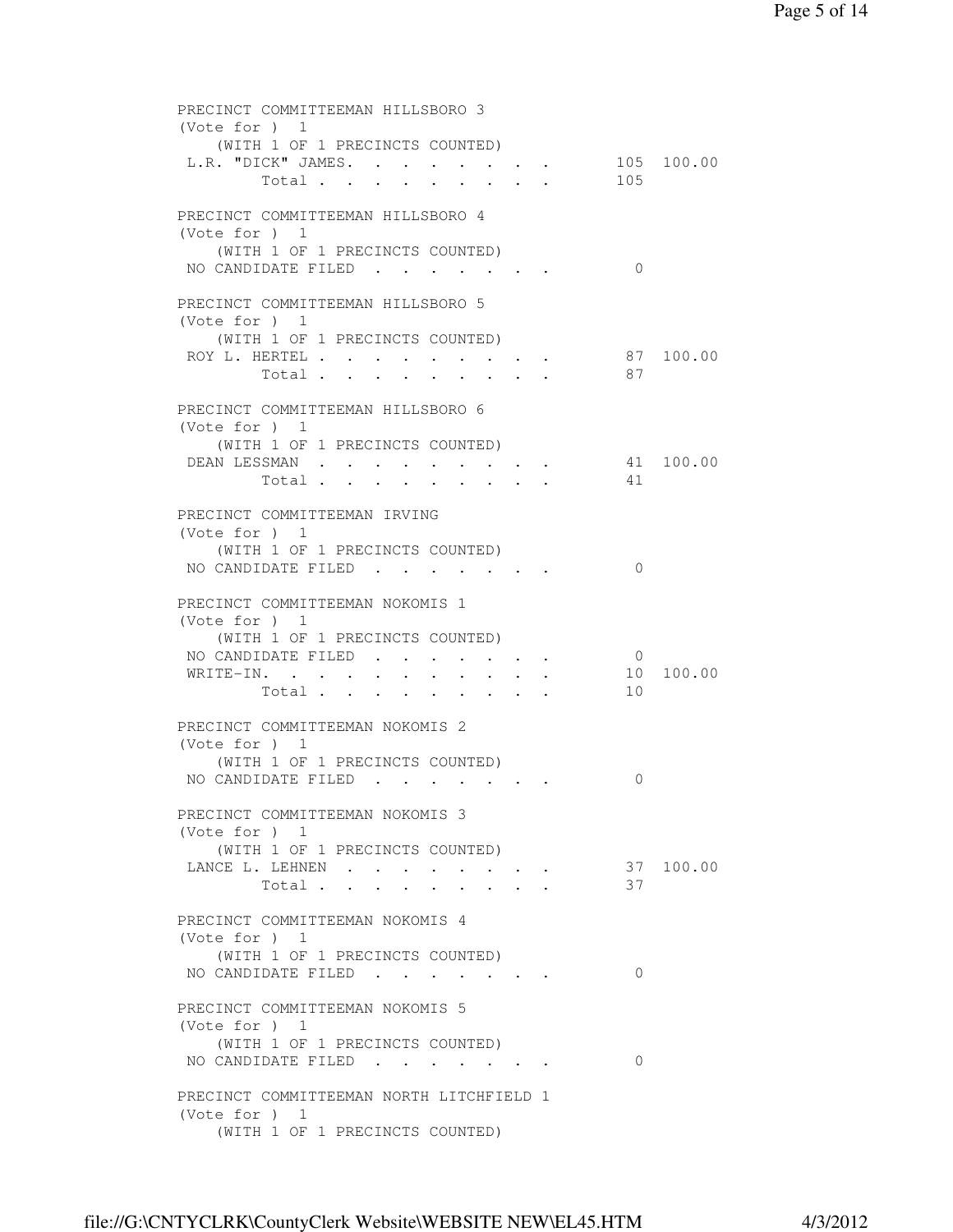```
GARY "JOE" MCNEAL. . . . . . . . 93 100.00
      Total . . . . . . . . . 93
 PRECINCT COMMITTEEMAN NORTH LITCHFIELD 2 
 (Vote for ) 1 
    (WITH 1 OF 1 PRECINCTS COUNTED) 
NO CANDIDATE FILED . . . . . . . 0
 PRECINCT COMMITTEEMAN NORTH LITCHFIELD 3 
 (Vote for ) 1 
    (WITH 1 OF 1 PRECINCTS COUNTED) 
NO CANDIDATE FILED . . . . . . . 0
 PRECINCT COMMITTEEMAN NORTH LITCHFIELD 4 
 (Vote for ) 1 
    (WITH 1 OF 1 PRECINCTS COUNTED) 
NO CANDIDATE FILED . . . . . . . 0
 PRECINCT COMMITTEEMAN NORTH LITCHFIELD 5 
 (Vote for ) 1 
    (WITH 1 OF 1 PRECINCTS COUNTED) 
ROBERT "BOB" HERMSMEYER. . . . . . 38 100.00
       Total . . . . . . . . . 38
 PRECINCT COMMITTEEMAN NORTH LITCHFIELD 6 
 (Vote for ) 1 
    (WITH 1 OF 1 PRECINCTS COUNTED) 
NO CANDIDATE FILED . . . . . . . 0
 PRECINCT COMMITTEEMAN PITMAN 
 (Vote for ) 1 
   (WITH 1 OF 1 PRECINCTS COUNTED) 
JEREMY L. JONES . . . . . . . . 42 100.00
       Total . . . . . . . . . . 42 PRECINCT COMMITTEEMAN RAYMOND 
 (Vote for ) 1 
    (WITH 1 OF 1 PRECINCTS COUNTED) 
TIM MIZERA . . . . . . . . . . . 109 100.00
       Total . . . . . . . . . 109
 PRECINCT COMMITTEEMAN ROUNTREE 
 (Vote for ) 1 
    (WITH 1 OF 1 PRECINCTS COUNTED) 
CLARENCE KEISER . . . . . . . . 33 100.00
       Total . . . . . . . . . 33
 PRECINCT COMMITTEEMAN SOUTH FILLMORE 
 (Vote for ) 1 
   (WITH 1 OF 1 PRECINCTS COUNTED) 
NO CANDIDATE FILED . . . . . . . 0
 PRECINCT COMMITTEEMAN SOUTH LITCHFIELD 1 
 (Vote for ) 1 
    (WITH 1 OF 1 PRECINCTS COUNTED) 
BRAD FRERICHS . . . . . . . . . 39 100.00
       Total . . . . . . . . . 39
 PRECINCT COMMITTEEMAN SOUTH LITCHFIELD 2 
 (Vote for ) 1
```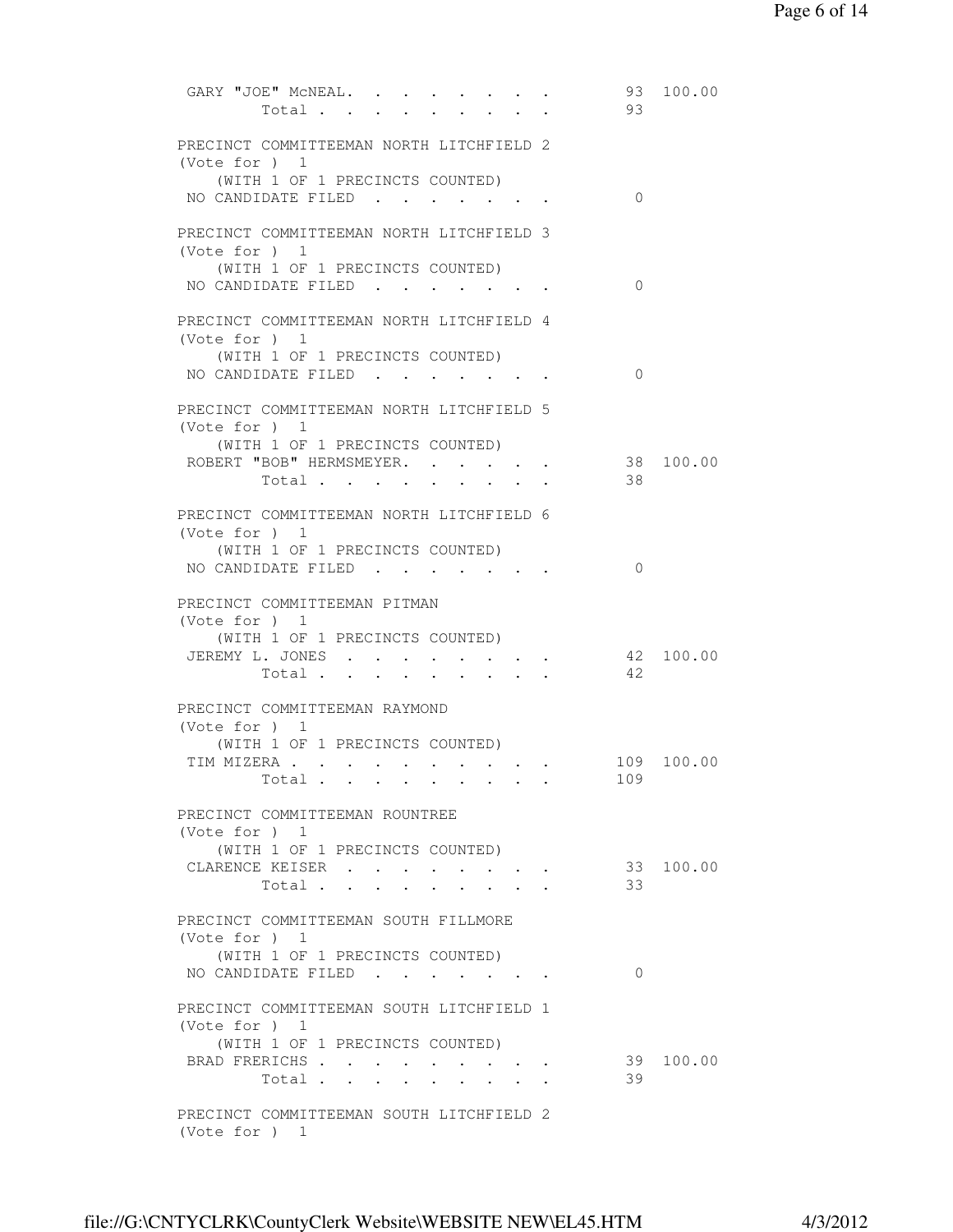|                 | (WITH 1 OF 1 PRECINCTS COUNTED)                        |                      |                                                             |              |           |
|-----------------|--------------------------------------------------------|----------------------|-------------------------------------------------------------|--------------|-----------|
|                 | MARCIA SAILSBURY                                       |                      | $\mathbf{r} = \mathbf{r} + \mathbf{r} + \mathbf{r}$ .       |              | 47 100.00 |
|                 | Total                                                  |                      |                                                             | 47           |           |
|                 |                                                        |                      |                                                             |              |           |
|                 | PRECINCT COMMITTEEMAN SOUTH LITCHFIELD 3               |                      |                                                             |              |           |
| (Vote for $)$ 1 |                                                        |                      |                                                             |              |           |
|                 | (WITH 1 OF 1 PRECINCTS COUNTED)                        |                      |                                                             |              |           |
|                 | NO CANDIDATE FILED.                                    |                      |                                                             | $\Omega$     |           |
|                 |                                                        |                      |                                                             |              |           |
| (Vote for ) 1   | PRECINCT COMMITTEEMAN SOUTH LITCHFIELD 4               |                      |                                                             |              |           |
|                 |                                                        |                      |                                                             |              |           |
|                 | (WITH 1 OF 1 PRECINCTS COUNTED)<br>DAVID K. CROCKS     |                      |                                                             | 29           | 100.00    |
|                 | Total                                                  |                      |                                                             | 29           |           |
|                 |                                                        |                      |                                                             |              |           |
|                 | PRECINCT COMMITTEEMAN WALSHVILLE                       |                      |                                                             |              |           |
| (Vote for $)$ 1 |                                                        |                      |                                                             |              |           |
|                 | (WITH 1 OF 1 PRECINCTS COUNTED)                        |                      |                                                             |              |           |
|                 | NO CANDIDATE FILED                                     |                      |                                                             | 0            |           |
|                 |                                                        |                      |                                                             |              |           |
|                 | PRECINCT COMMITTEEMAN WITT 1                           |                      |                                                             |              |           |
| (Vote for $)$ 1 |                                                        |                      |                                                             |              |           |
|                 | (WITH 1 OF 1 PRECINCTS COUNTED)                        |                      |                                                             |              |           |
|                 | NO CANDIDATE FILED                                     |                      |                                                             | $\Omega$     |           |
|                 |                                                        |                      |                                                             |              |           |
|                 | PRECINCT COMMITTEEMAN WITT 2                           |                      |                                                             |              |           |
| (Vote for $)$ 1 |                                                        |                      |                                                             |              |           |
|                 | (WITH 1 OF 1 PRECINCTS COUNTED)                        |                      |                                                             |              |           |
|                 | SHAWN WINANS                                           |                      |                                                             | 9            | 100.00    |
|                 | Total                                                  |                      |                                                             | 9            |           |
|                 | PRECINCT COMMITTEEMAN WITT 3                           |                      |                                                             |              |           |
| (Vote for $)$ 1 |                                                        |                      |                                                             |              |           |
|                 | (WITH 1 OF 1 PRECINCTS COUNTED)                        |                      |                                                             |              |           |
|                 | NO CANDIDATE FILED                                     |                      |                                                             | 0            |           |
|                 |                                                        |                      |                                                             |              |           |
|                 | PRECINCT COMMITTEEMAN ZANESVILLE                       |                      |                                                             |              |           |
| (Vote for $)$ 1 |                                                        |                      |                                                             |              |           |
|                 | (WITH 1 OF 1 PRECINCTS COUNTED)                        |                      |                                                             |              |           |
|                 | NO CANDIDATE FILED                                     |                      |                                                             | U            |           |
|                 |                                                        |                      |                                                             |              |           |
|                 | ********** (DEMOCRATIC) **********                     |                      |                                                             |              |           |
|                 |                                                        |                      |                                                             |              |           |
|                 | PRESIDENT OF THE UNITED STATES                         |                      |                                                             |              |           |
| (Note for ) 1   |                                                        |                      |                                                             |              |           |
|                 | (WITH 42 OF 42 PRECINCTS COUNTED)                      |                      |                                                             |              |           |
|                 | BARACK OBAMA                                           |                      |                                                             | 1,031 100.00 |           |
|                 | Total                                                  |                      |                                                             | 1,031        |           |
|                 |                                                        |                      |                                                             |              |           |
| (Note for ) 1   | REPRESENTATIVE IN CONGRESS 13TH CONGRESSIONAL DISTRICT |                      |                                                             |              |           |
|                 | (WITH 42 OF 42 PRECINCTS COUNTED)                      |                      |                                                             |              |           |
|                 | DAVID M. GILL                                          |                      | $\mathcal{L}(\mathcal{A})$ , and $\mathcal{L}(\mathcal{A})$ |              | 426 39.78 |
|                 | MATTHEW J. GOETTEN                                     | $\ddot{\phantom{0}}$ | $\ddot{\phantom{0}}$                                        |              | 645 60.22 |
|                 | Total<br><b>Service Contracts</b>                      |                      | $\sim$                                                      | 1,071        |           |
|                 |                                                        |                      |                                                             |              |           |
|                 | DEL. NATIONAL NOMINATING CONVENTION                    |                      |                                                             |              |           |
|                 | CONGRESSIONAL DIST 13TH                                |                      |                                                             |              |           |
| (Vote for ) $6$ |                                                        |                      |                                                             |              |           |
|                 | (WITH 42 OF 42 PRECINCTS COUNTED)                      |                      |                                                             |              |           |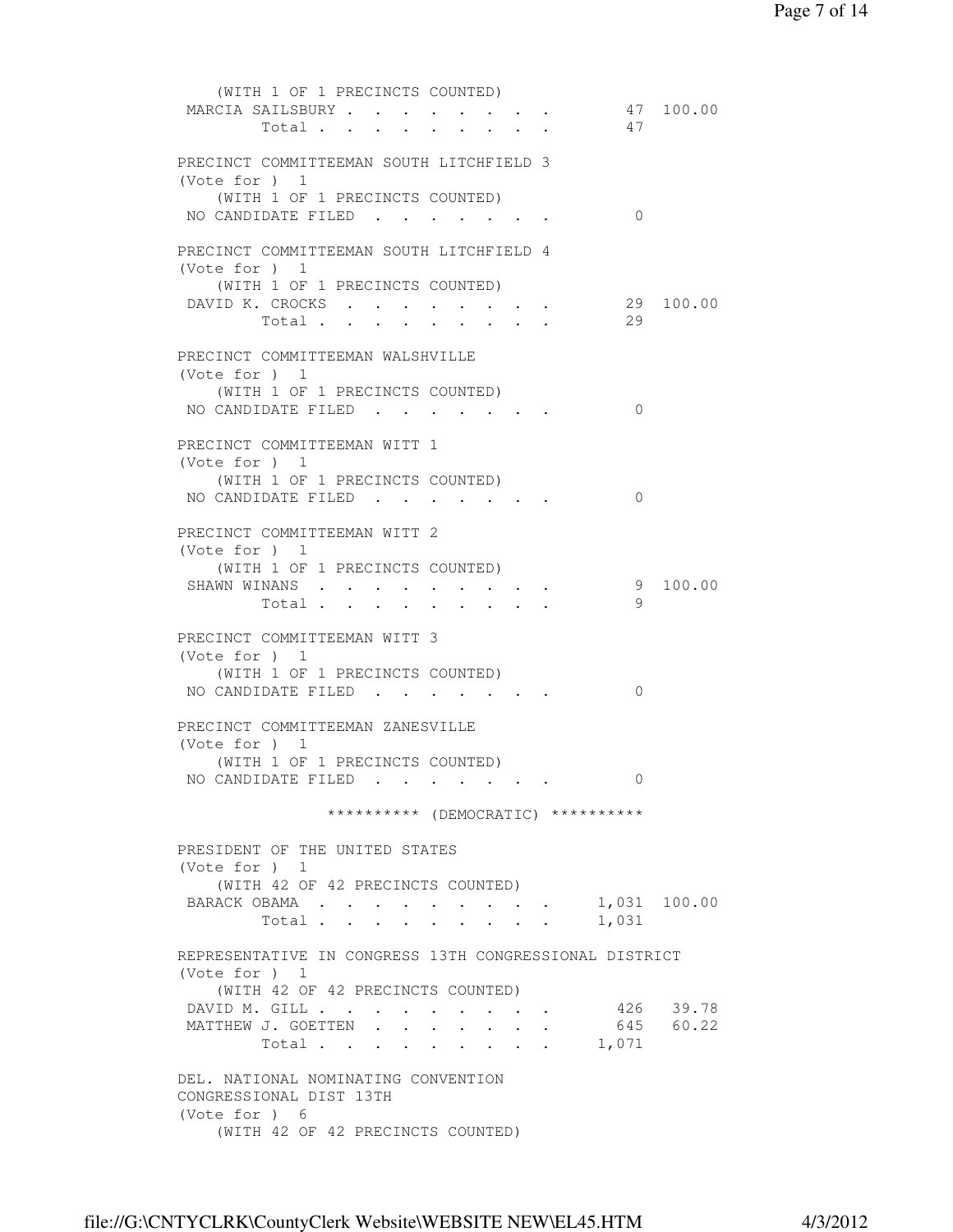ROSS BRECKENRIDGE (OBAMA) . . . . . 709 15.95 JAYNE MAZZOTTI (OBAMA) . . . . . . 741 16.67 DEANNA DEMUZIO (OBAMA) . . . . . . 966 21.74 JENNIFER DOUGLAS-JOINER (OBAMA) . . . 717 16.13 JAMAR BROWN (OBAMA) . . . . . . . 643 14.47 RICK TERVEN, JR. (OBAMA) . . . . . 668 15.03 Total . . . . . . . . . 4,444 STATE SENATOR IN THE 48TH DISTRICT (Vote for ) 1 (WITH 42 OF 42 PRECINCTS COUNTED) ANDY MANAR . . . . . . . . . . . 986 100.00 Total . . . . . . . . 986 REPRESENTATIVE IN THE GENERAL ASSEMBLY 95TH DISTRICT (Vote for ) 1 (WITH 42 OF 42 PRECINCTS COUNTED) BRAD GILLESPIE. . . . . . . . . 972 100.00 Total . . . . . . . . . 972 REGIONAL SUPERINTENDENT OF SCHOOLS CHRISTIAN AND MONTGOMERY COUNTIES (Vote for ) 1 (WITH 42 OF 42 PRECINCTS COUNTED) NO CANDIDATE FILED . . . . . . . 0 REGIONAL SUPERINTENDENT OF SCHOOLS BOND, EFFINGHAM AND FAYETTE COUNTIES (Vote for ) 1 (WITH 5 OF 5 PRECINCTS COUNTED) JULIE WOLLERMAN . . . . . . . . 4 100.00 Total  $\cdots$  . . . . . . . 4 CIRCUIT CLERK (Vote for ) 1 (WITH 42 OF 42 PRECINCTS COUNTED) NO CANDIDATE FILED . . . . . . . 0 STATE'S ATTORNEY (Vote for ) 1 (WITH 42 OF 42 PRECINCTS COUNTED) CHRIS MATOUSH . . . . . . . . . 1,068 100.00 Total . . . . . . . . . 1,068 CORONER (Vote for ) 1 (WITH 42 OF 42 PRECINCTS COUNTED) RICKEY L. BROADDUS . . . . . . . 1,090 100.00 Total . . . . . . . . . 1,090 COUNTY BOARD MEMBER DIST 1 (Vote for ) 3 (WITH 7 OF 7 PRECINCTS COUNTED) DENNIS WILLIAMS . . . . . . . . 143 49.65 MICHAEL D. WEBB . . . . . . . . 145 50.35 Total . . . . . . . . . 288 COUNTY BOARD MEMBER DIST 2 (Vote for ) 3 (WITH 8 OF 8 PRECINCTS COUNTED)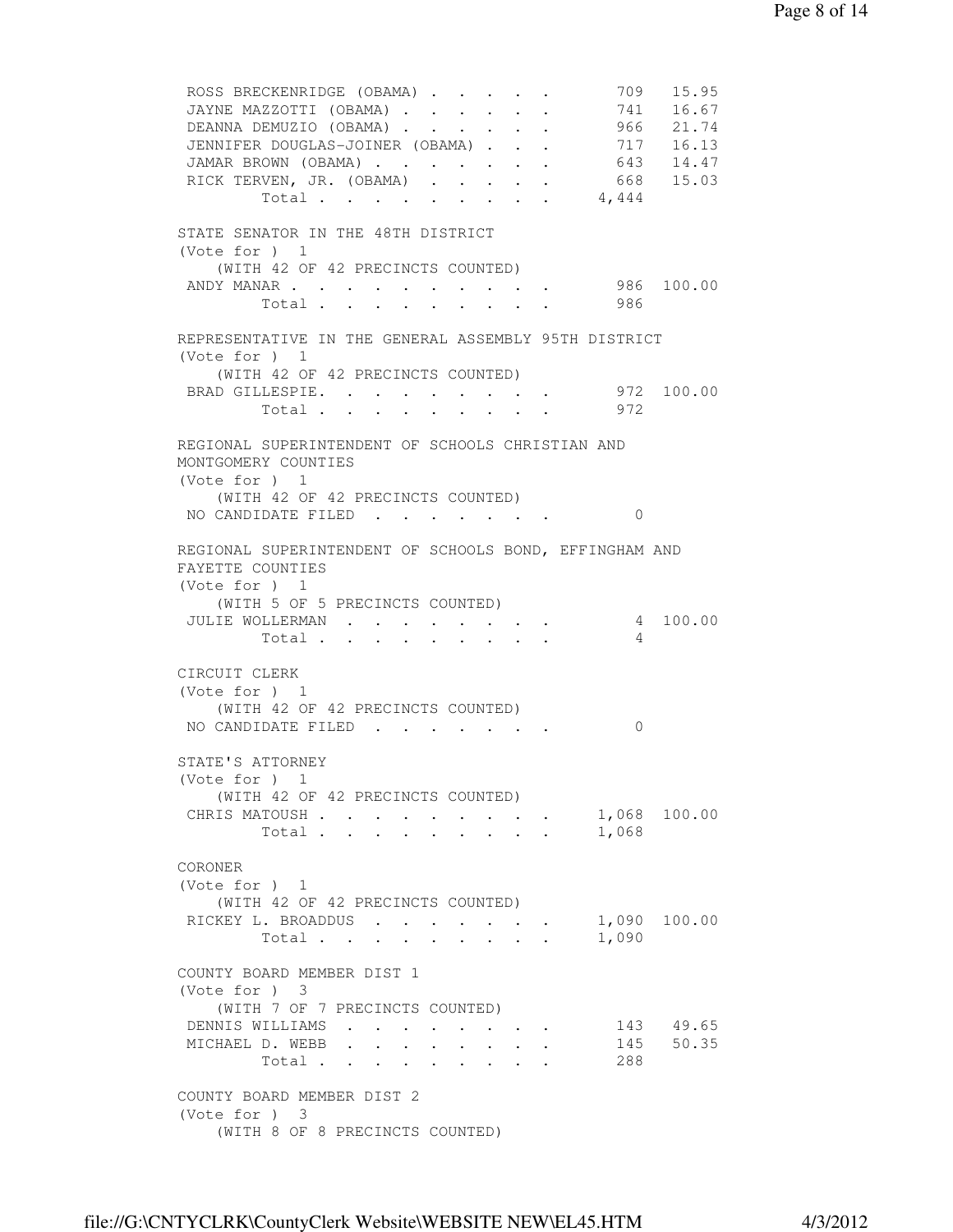NO CANDIDATE FILED . . . . . . . 0 COUNTY BOARD MEMBER DIST 3 (Vote for ) 3 (WITH 8 OF 8 PRECINCTS COUNTED) ROBERT L. DURBIN . . . . . . . . 122 33.33 BONNIE L. BRANUM . . . . . . . . 127 34.70 BONNIE L. BRANUM . . . . . . . . . 127 34.70<br>GEORGE L. BLANKENSHIP . . . . . . 117 31.97 Total . . . . . . . . . 366 COUNTY BOARD MEMBER DIST 4 (Vote for ) 3 (WITH 7 OF 7 PRECINCTS COUNTED) JIM MOORE . . . . . . . . . . 173 28.64 MIKE PLUNKETT . . . . . . . . . . 166 27.48 BEN HEMKEN . . . . . . . . . . 109 18.05 PAMELA K. THACKER. . . . . . . . 156 25.83 Total . . . . . . . . . 604 COUNTY BOARD MEMBER DIST 5 (Vote for ) 3 (WITH 5 OF 5 PRECINCTS COUNTED) SHARON KUCHAR . . . . . . . . . . 104 24.59<br>RICHARD WENDEL. . . . . . . . . 117 27.66 RICHARD WENDEL. . . . . . . . . 117 27.66<br>
FRANK KOMOR JR. . . . . . . . . 98 23.17<br>
SHELLEY ELIZONDO BRAKENHOFF . . . . 104 24.59<br>
423 FRANK KOMOR JR. . . . . . . . . SHELLEY ELIZONDO BRAKENHOFF . . . . Total  $\cdots$  . . . . . . . COUNTY BOARD MEMBER DIST 6 (Vote for ) 3 (WITH 6 OF 6 PRECINCTS COUNTED) DAVID ANDREW RONEN . . . . . . . 141 35.52 RONALD E. DEABENDERFER . . . . . . 161 40.55 RICHARD B. BAX. . . . . . . . . 95 23.93 Total . . . . . . . . . 397 COUNTY BOARD MEMBER DIST 7 (Vote for ) 3 (WITH 5 OF 5 PRECINCTS COUNTED) NO CANDIDATE FILED . . . . . . . 0 JUDGE OF THE APPELLATE COURT 5TH JUDICIAL DISTRICT (DONOVAN VACANCY) (Vote for ) 1 (WITH 42 OF 42 PRECINCTS COUNTED) JUDY CATES . . . . . . . . . . 918 100.00 . . . . . . . . . . . . . 918 PRECINCT COMMITTEEMAN AUDUBON (Vote for ) 1 (WITH 1 OF 1 PRECINCTS COUNTED) NO CANDIDATE FILED . . . . . . . 0 PRECINCT COMMITTEEMAN BOIS D'ARC (Vote for ) 1 (WITH 1 OF 1 PRECINCTS COUNTED) JAROD HITCHINGS . . . . . . . . 73 100.00 Total . . . . . . . . . 73

PRECINCT COMMITTEEMAN BUTLER GROVE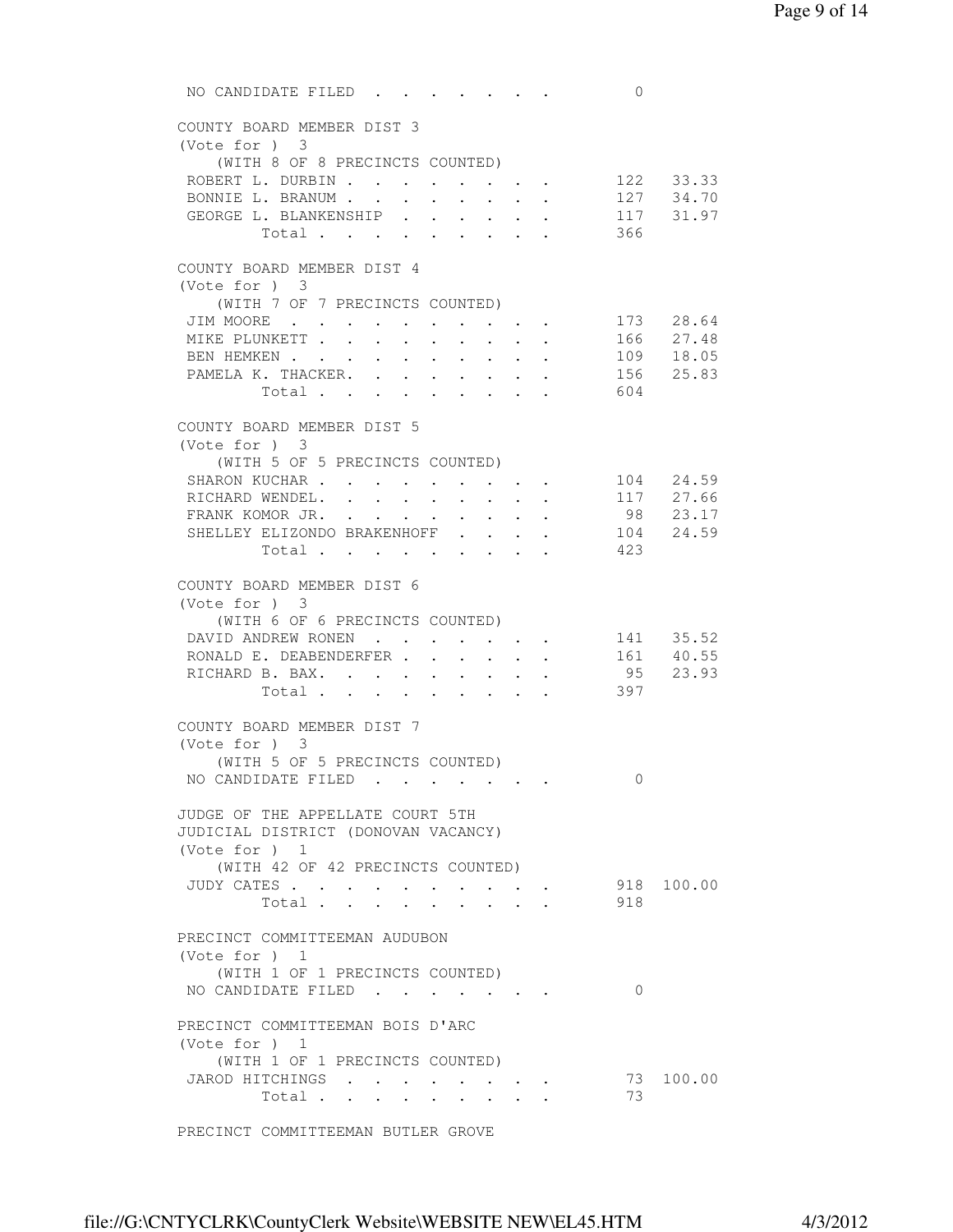| (Vote for $)$ 1<br>(WITH 1 OF 1 PRECINCTS COUNTED)<br>GREGORY J. SPRINGER<br>Total      |        |               |                                 |               | 38       | 38 100.00 |
|-----------------------------------------------------------------------------------------|--------|---------------|---------------------------------|---------------|----------|-----------|
| PRECINCT COMMITTEEMAN EAST FORK 1<br>(Vote for $)$ 1<br>(WITH 1 OF 1 PRECINCTS COUNTED) |        |               |                                 |               |          |           |
| NO CANDIDATE FILED.<br>PRECINCT COMMITTEEMAN EAST FORK 2                                |        |               | $\cdot$ $\cdot$ $\cdot$ $\cdot$ |               | $\Omega$ |           |
| (Vote for $)$ 1<br>(WITH 1 OF 1 PRECINCTS COUNTED)<br>NO CANDIDATE FILED                |        |               |                                 |               | $\Omega$ |           |
| PRECINCT COMMITTEEMAN EAST FORK 3<br>(Vote for $)$ 1                                    |        |               |                                 |               |          |           |
| (WITH 1 OF 1 PRECINCTS COUNTED)<br>STEVEN WHITE<br>Total                                | $\sim$ | $\sim$ $\sim$ |                                 | $\sim$ $\sim$ | 36       | 36 100.00 |
| PRECINCT COMMITTEEMAN EAST FORK 4<br>(Note for ) 1<br>(WITH 1 OF 1 PRECINCTS COUNTED)   |        |               |                                 |               |          |           |
| TED L. KOONCE<br>Total .                                                                |        |               |                                 |               | 10       | 10 100.00 |
| PRECINCT COMMITTEEMAN FILLMORE<br>(Vote for ) 1<br>(WITH 1 OF 1 PRECINCTS COUNTED)      |        |               |                                 |               |          |           |
| JAMES M. EVANS.<br>Total                                                                |        |               |                                 |               | 30<br>30 | 100.00    |
| PRECINCT COMMITTEEMAN GRISHAM 1<br>(Vote for ) 1<br>(WITH 1 OF 1 PRECINCTS COUNTED)     |        |               |                                 |               |          |           |
| STANLEY L. CASEY<br>Total                                                               |        | $\sim$        |                                 |               | 17       | 17 100.00 |
| PRECINCT COMMITTEEMAN GRISHAM 2<br>(Vote for $)$ 1<br>(WITH 1 OF 1 PRECINCTS COUNTED)   |        |               |                                 |               |          |           |
| NO CANDIDATE FILED<br>PRECINCT COMMITTEEMAN HARVEL                                      |        |               |                                 |               | $\Omega$ |           |
| (Vote for $)$ 1<br>(WITH 1 OF 1 PRECINCTS COUNTED)<br>JOHN RICHARD LYONS                |        |               |                                 |               | 9        | 100.00    |
| Total<br>PRECINCT COMMITTEEMAN HILLSBORO 1                                              |        |               |                                 |               | 9        |           |
| (Vote for $)$ 1<br>(WITH 1 OF 1 PRECINCTS COUNTED)<br>NO CANDIDATE FILED.               |        |               |                                 |               | $\Omega$ |           |
| PRECINCT COMMITTEEMAN HILLSBORO 2<br>(Vote for $)$ 1                                    |        |               |                                 |               |          |           |
| (WITH 1 OF 1 PRECINCTS COUNTED)<br>NO CANDIDATE FILED                                   |        |               |                                 |               | $\Omega$ |           |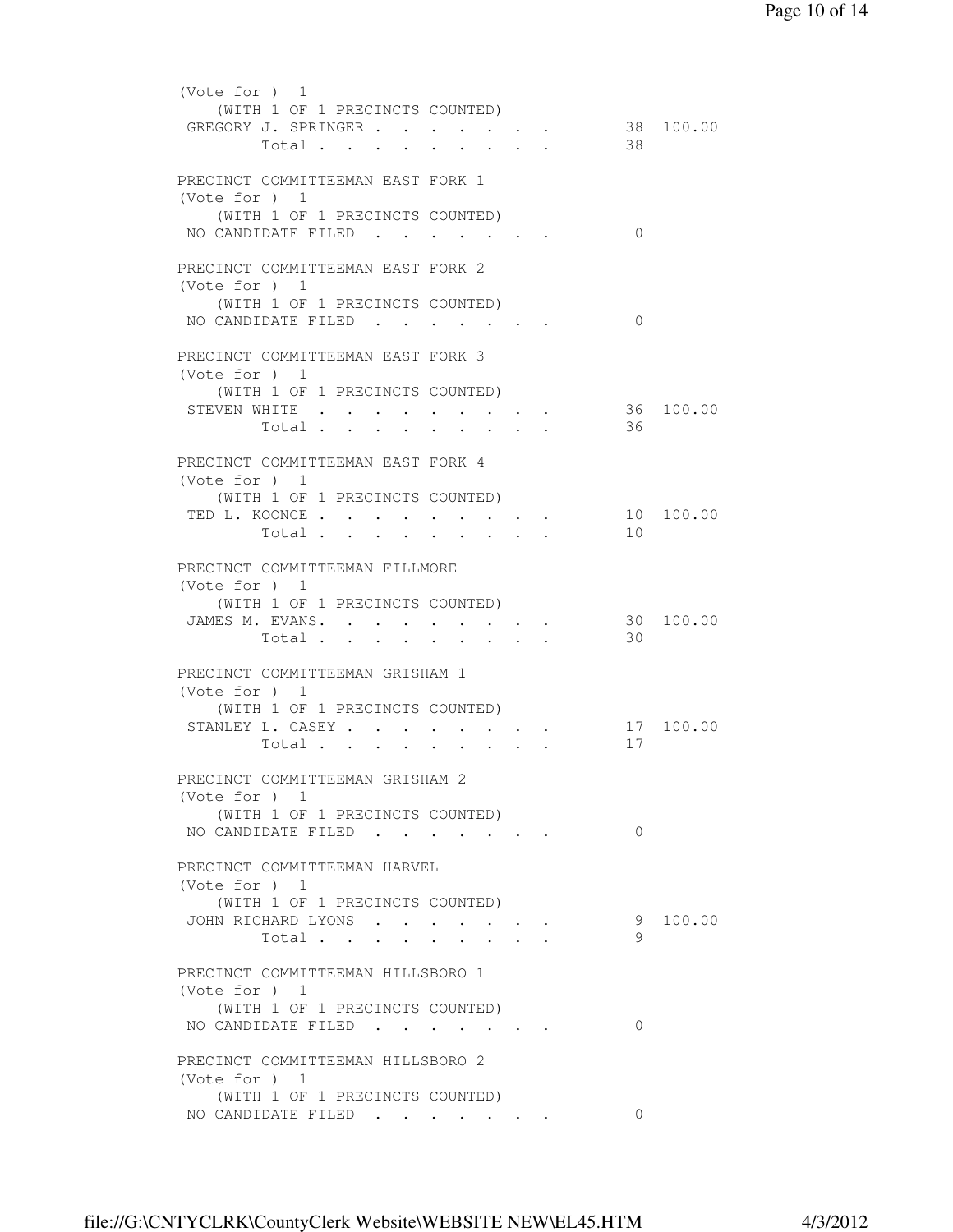| PRECINCT COMMITTEEMAN HILLSBORO 3<br>(Vote for $)$ 1                                                                    |           |
|-------------------------------------------------------------------------------------------------------------------------|-----------|
| (WITH 1 OF 1 PRECINCTS COUNTED)<br>GABE SPRINGER<br>58 100.00<br>58<br>Total                                            |           |
| PRECINCT COMMITTEEMAN HILLSBORO 4                                                                                       |           |
| (Vote for $)$ 1<br>(WITH 1 OF 1 PRECINCTS COUNTED)<br>NO CANDIDATE FILED<br>$\Omega$<br>$\cdot$ $\cdot$ $\cdot$ $\cdot$ |           |
| PRECINCT COMMITTEEMAN HILLSBORO 5                                                                                       |           |
| (Vote for $)$ 1<br>(WITH 1 OF 1 PRECINCTS COUNTED)                                                                      |           |
| JIM MOORE<br>74 100.00<br>74<br>Total $\cdot$                                                                           |           |
| PRECINCT COMMITTEEMAN HILLSBORO 6                                                                                       |           |
| (Vote for $)$ 1<br>(WITH 1 OF 1 PRECINCTS COUNTED)                                                                      |           |
| DICKIE ELAM.<br>86 100.00                                                                                               |           |
| Total.<br>- 86                                                                                                          |           |
| PRECINCT COMMITTEEMAN IRVING<br>(Vote for $)$ 1                                                                         |           |
| (WITH 1 OF 1 PRECINCTS COUNTED)<br>SCOTT N. SNOW                                                                        | 35 100.00 |
| 35<br>Total<br>$\bullet$ .<br><br><br><br><br><br><br><br><br><br><br><br>                                              |           |
| PRECINCT COMMITTEEMAN NOKOMIS 1<br>(Vote for $)$ 1                                                                      |           |
| (WITH 1 OF 1 PRECINCTS COUNTED)<br>NO CANDIDATE FILED<br>$\Omega$                                                       |           |
| PRECINCT COMMITTEEMAN NOKOMIS 2<br>(Vote for ) 1                                                                        |           |
| (WITH 1 OF 1 PRECINCTS COUNTED)                                                                                         |           |
| NO CANDIDATE FILED<br>0                                                                                                 |           |
| PRECINCT COMMITTEEMAN NOKOMIS 3<br>(Vote for $)$ 1                                                                      |           |
| (WITH 1 OF 1 PRECINCTS COUNTED)<br>WILLIAM J. JOHNSON, JR                                                               | 12 100.00 |
| 12 <sup>°</sup><br>Total                                                                                                |           |
| PRECINCT COMMITTEEMAN NOKOMIS 4<br>(Vote for $)$ 1                                                                      |           |
| (WITH 1 OF 1 PRECINCTS COUNTED)<br>NO CANDIDATE FILED<br>$\overline{0}$                                                 |           |
| WRITE-IN.                                                                                                               | 11 100.00 |
| 11<br>Total                                                                                                             |           |
| PRECINCT COMMITTEEMAN NOKOMIS 5<br>(Vote for $)$ 1                                                                      |           |
| (WITH 1 OF 1 PRECINCTS COUNTED)                                                                                         |           |
| NO CANDIDATE FILED.<br>$\overline{0}$<br>WRITE-IN.                                                                      | 20 100.00 |
| 20<br>Total                                                                                                             |           |
| PRECINCT COMMITTEEMAN NORTH LITCHFIELD 1                                                                                |           |
|                                                                                                                         |           |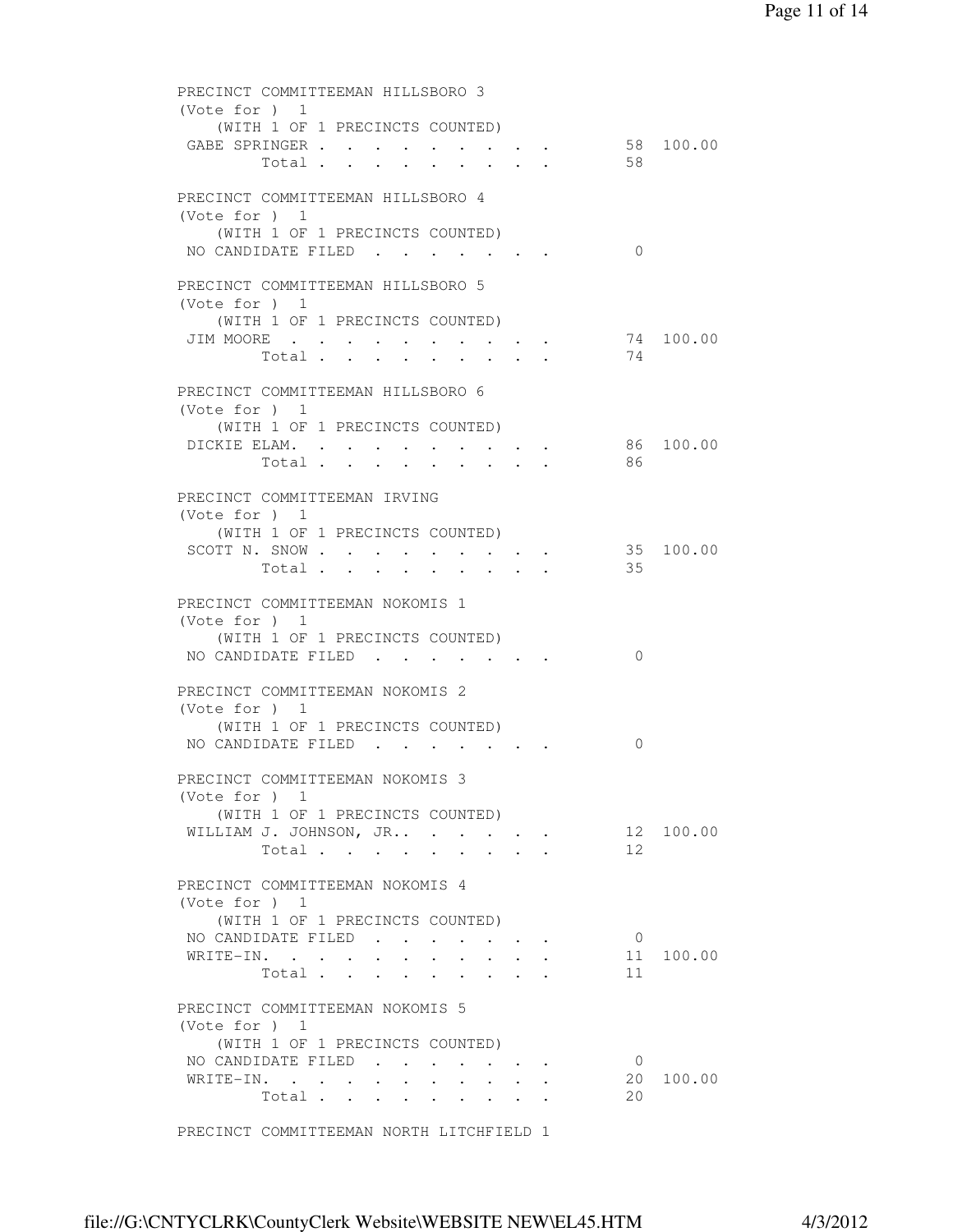```
 (Vote for ) 1 
             (WITH 1 OF 1 PRECINCTS COUNTED) 
         FRANK E. CARROLL . . . . . . . . . 21 100.00<br>Total . . . . . . . . . 21
                Total . . . . . . . . . 21
          PRECINCT COMMITTEEMAN NORTH LITCHFIELD 2 
          (Vote for ) 1 
             (WITH 1 OF 1 PRECINCTS COUNTED) 
         LOUIS L. LEWEY. . . . . . . . . . 25 100.00<br>Total
                Total . . . . . . . . .
          PRECINCT COMMITTEEMAN NORTH LITCHFIELD 3 
          (Vote for ) 1 
             (WITH 1 OF 1 PRECINCTS COUNTED) 
         PAM VOYLES-BAXTER. . . . . . . . 8 100.00
                Total . . . . . . . . . 8
         PRECINCT COMMITTEEMAN NORTH LITCHFIELD 4 
          (Vote for ) 1 
             (WITH 1 OF 1 PRECINCTS COUNTED) 
         NO CANDIDATE FILED . . . . . . . 0
          PRECINCT COMMITTEEMAN NORTH LITCHFIELD 5 
          (Vote for ) 1 
             (WITH 1 OF 1 PRECINCTS COUNTED) 
         TED ELIZONDO . . . . . . . . . . . 18 100.00<br>Total
                Total . . . . . . . . . 18
         PRECINCT COMMITTEEMAN NORTH LITCHFIELD 6 
          (Vote for ) 1 
             (WITH 1 OF 1 PRECINCTS COUNTED) 
         CHUCK NAPIER . . . . . . . . . . . 25 100.00<br>Total . . . . . . . . . . . 25
                Total . . . . . . . . .
         PRECINCT COMMITTEEMAN PITMAN 
          (Vote for ) 1 
             (WITH 1 OF 1 PRECINCTS COUNTED) 
         1999) LEWIS R. DURSTON . . . . . . . . . . 21 100.00
                 Total . . . . . . . . .
          PRECINCT COMMITTEEMAN RAYMOND 
          (Vote for ) 1 
             (WITH 1 OF 1 PRECINCTS COUNTED) 
         NO CANDIDATE FILED . . . . . . 0
 WRITE-IN. . . . . . . . . . . 8 100.00 
\text{Total} \quad . \quad . \quad . \quad . \quad . \quad . \quad . \qquad 8 PRECINCT COMMITTEEMAN ROUNTREE 
          (Vote for ) 1 
            (WITH 1 OF 1 PRECINCTS COUNTED) 
         NO CANDIDATE FILED . . . . . . . 0
         PRECINCT COMMITTEEMAN SOUTH FILLMORE 
          (Vote for ) 1 
             (WITH 1 OF 1 PRECINCTS COUNTED) 
         BONNIE L. BRANUM . . . . . . . . 5 100.00
                Total . . . . . . . . . 5
         PRECINCT COMMITTEEMAN SOUTH LITCHFIELD 1 
          (Vote for ) 1
```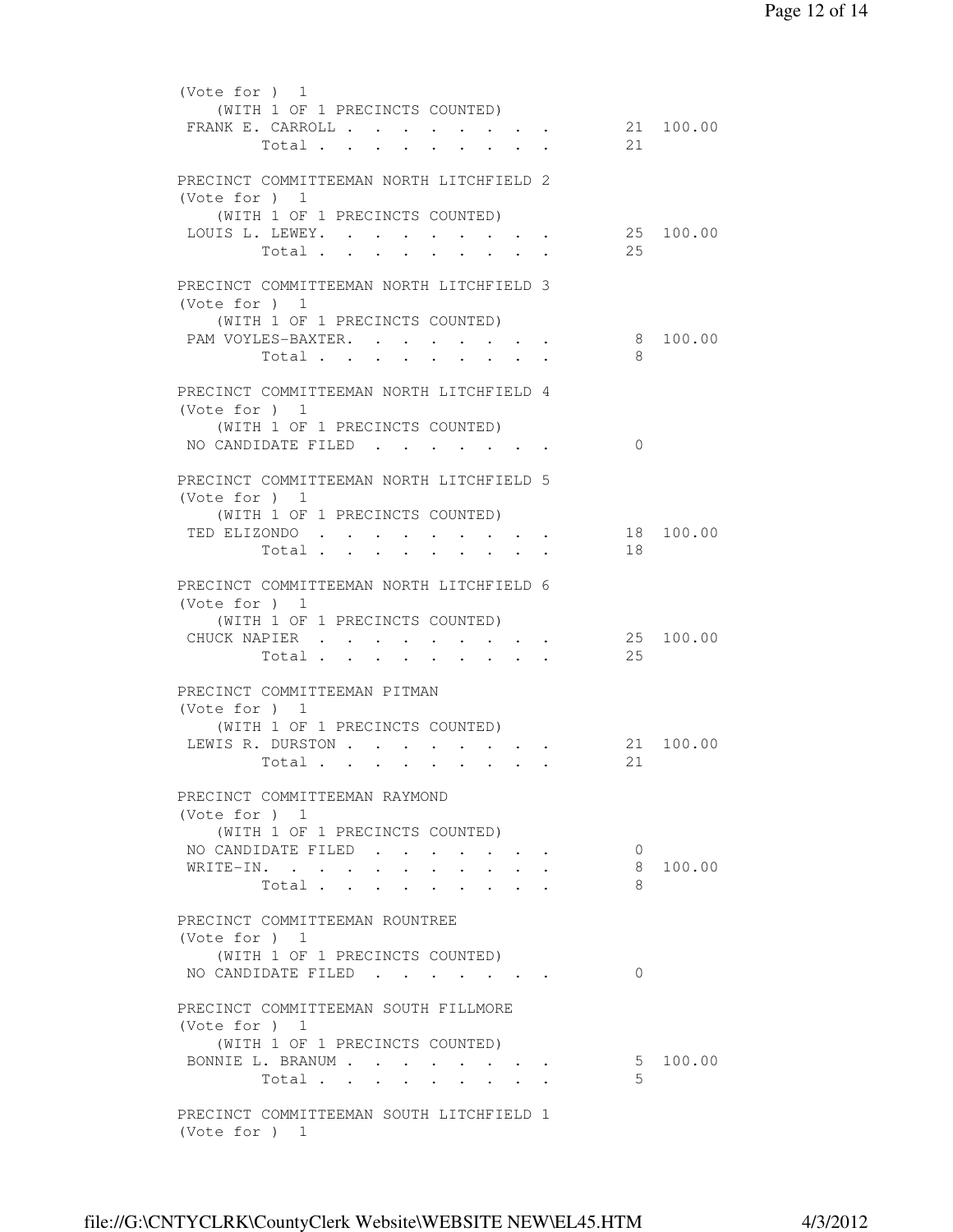| (WITH 1 OF 1 PRECINCTS COUNTED)                                             |                                          |                |           |
|-----------------------------------------------------------------------------|------------------------------------------|----------------|-----------|
| SHARON KUCHAR                                                               |                                          |                | 28 50.00  |
| SHELLEY ELIZONDO BRAKENHOFF                                                 |                                          |                | 28 50.00  |
| Total                                                                       |                                          | 56             |           |
|                                                                             |                                          |                |           |
| PRECINCT COMMITTEEMAN SOUTH LITCHFIELD 2                                    |                                          |                |           |
| (Vote for ) 1                                                               |                                          |                |           |
| (WITH 1 OF 1 PRECINCTS COUNTED)                                             |                                          |                |           |
| STEVE WALKER                                                                |                                          |                | 38 100.00 |
| Total<br>$\ddot{\phantom{0}}$<br>$\cdot$ $\cdot$ $\cdot$<br>$\cdot$ $\cdot$ | $\sim$                                   | 38             |           |
|                                                                             |                                          |                |           |
| PRECINCT COMMITTEEMAN SOUTH LITCHFIELD 3                                    |                                          |                |           |
|                                                                             |                                          |                |           |
| (Vote for $)$ 1                                                             |                                          |                |           |
| (WITH 1 OF 1 PRECINCTS COUNTED)                                             |                                          |                |           |
| CHRIS BAUGHER                                                               |                                          |                | 11 100.00 |
| Total                                                                       |                                          | 11             |           |
|                                                                             |                                          |                |           |
| PRECINCT COMMITTEEMAN SOUTH LITCHFIELD 4                                    |                                          |                |           |
| (Vote for ) $1$                                                             |                                          |                |           |
| (WITH 1 OF 1 PRECINCTS COUNTED)                                             |                                          |                |           |
| NO CANDIDATE FILED                                                          |                                          | $\overline{0}$ |           |
| WRITE-IN.                                                                   |                                          |                | 10 100.00 |
| Total                                                                       |                                          | 10             |           |
|                                                                             |                                          |                |           |
| PRECINCT COMMITTEEMAN WALSHVILLE                                            |                                          |                |           |
| (Vote for $)$ 1                                                             |                                          |                |           |
| (WITH 1 OF 1 PRECINCTS COUNTED)                                             |                                          |                |           |
| NO CANDIDATE FILED                                                          |                                          | $\Omega$       |           |
|                                                                             |                                          |                |           |
| PRECINCT COMMITTEEMAN WITT 1                                                |                                          |                |           |
| (Vote for $)$ 1                                                             |                                          |                |           |
| (WITH 1 OF 1 PRECINCTS COUNTED)                                             |                                          |                |           |
| NO CANDIDATE FILED                                                          |                                          | $\Omega$       |           |
|                                                                             |                                          |                |           |
| PRECINCT COMMITTEEMAN WITT 2                                                |                                          |                |           |
| (Vote for ) $1$                                                             |                                          |                |           |
| (WITH 1 OF 1 PRECINCTS COUNTED)                                             |                                          |                |           |
| ROBERT D. DAVIS                                                             |                                          | 18             | 100.00    |
| Total                                                                       |                                          | 18             |           |
|                                                                             |                                          |                |           |
| PRECINCT COMMITTEEMAN WITT 3                                                |                                          |                |           |
|                                                                             |                                          |                |           |
| (Vote for $)$ 1                                                             |                                          |                |           |
| (WITH 1 OF 1 PRECINCTS COUNTED)                                             |                                          |                |           |
| MICHAEL P. GOLITKO                                                          | $\bullet$ . In the case of the $\bullet$ |                | 22 100.00 |
| Total                                                                       |                                          | 2.2.           |           |
|                                                                             |                                          |                |           |
| PRECINCT COMMITTEEMAN ZANESVILLE                                            |                                          |                |           |
| (Vote for $)$ 1                                                             |                                          |                |           |
| (WITH 1 OF 1 PRECINCTS COUNTED)                                             |                                          |                |           |
| NO CANDIDATE FILED                                                          |                                          | $\Omega$       |           |
|                                                                             |                                          |                |           |
| ********** (NONPARTISAN) **********                                         |                                          |                |           |
|                                                                             |                                          |                |           |
| AUBURN SCHOOL QUESTION                                                      |                                          |                |           |
| (Vote for $)$ 1                                                             |                                          |                |           |
| (WITH 1 OF 1 PRECINCTS COUNTED)                                             |                                          |                |           |
| YES                                                                         |                                          | $\circ$        |           |
| NO.                                                                         |                                          |                | 1 100.00  |
| Total                                                                       |                                          | $\mathbf{1}$   |           |